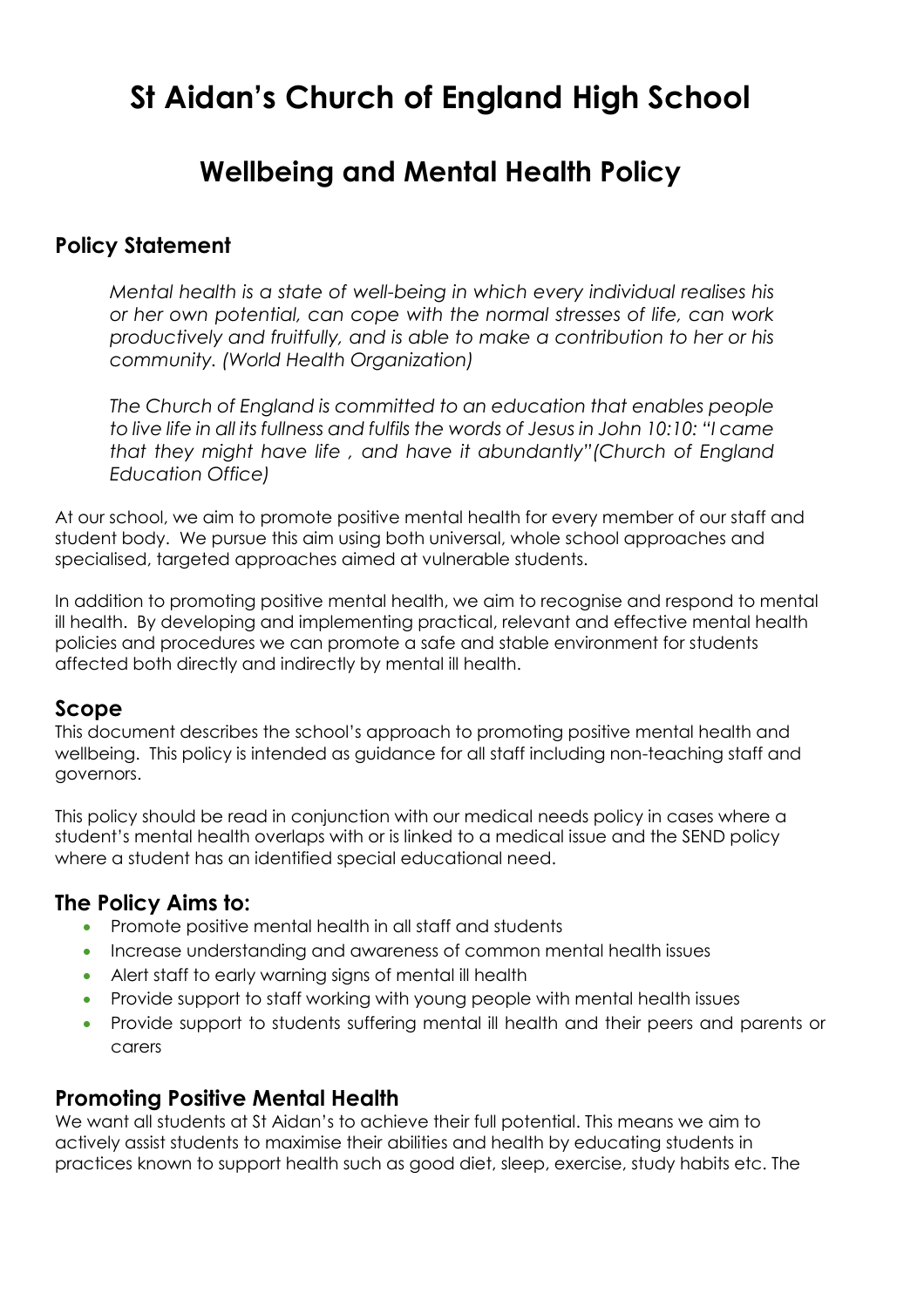school provides students with lots of opportunities to feel part of a community, to spend time with friends, to participate in extra-curricular activities and to develop skills; these contribute to good mental health and self-esteem. There are mechanisms in place to help those who may find it more difficult to access these activities , ie computer club for learning support, financial support for school trips, y7 form tutors monitoring club attendance etc.

# **Wellbeing and Mental Health of staff**

The school is committed to supporting the wellbeing of all its employees. The school has systems in place that are available to everyone in our Wellspring Counsellor and Health Assured (Free 24 hour counselling service 0800 030 5182); line managers have a responsibility to be alert to concerns amongst their team; staff have a responsibility to look after their own wellbeing and mental health.

Staff who have a concern about the wellbeing or mental health of either themselves, or a colleague, should make the line manager aware (Self-referrals to the school's Wellspring Counsellor are confidential). If referral to the line manager is not appropriate then please let the appropriate member of the SLT know so that support can be offered quickly.

# **Lead Members of Staff**

Whilst all staff have a responsibility to promote the mental health of students, staff with a specific, relevant remit include:

- Gill Soper Designated safeguarding lead (DSL)/mental health lead
- Kate Douglas Assistant head pastoral
- Kim Orton Head of Sixth form pastoral
- Debbie Powell-Medical room

Any member of staff who is concerned about the mental health or wellbeing of a student should speak to the DSL in the first instance. If there is a fear that the student is in danger of immediate harm then the normal child protection procedures should be followed. If the student presents a medical emergency then the normal procedures for medical emergencies should be followed, including alerting the medical room and reception staff and contacting the emergency services if necessary.

Where a referral to CAMHS is appropriate, this will be led and managed by Gill Soper, DSL. Guidance about referring to CAMHS is provided in Appendix F.

# **Individual Care Plans**

It is helpful to draw up an individual care plan and /or risk assessment for pupils causing concern or who receive a diagnosis pertaining to their mental health. This should be drawn up involving the pupil, the parents and relevant health professionals. This can include:

- Details of a pupil's condition
- Special requirements and precautions
- Medication and any side effects
- What to do and who to contact in an emergency
- The role the school can play

# **Teaching about Mental Health**

The skills, knowledge and understanding needed by our students to keep themselves and others physically and mentally healthy and safe are included as part of our RSHE curriculum.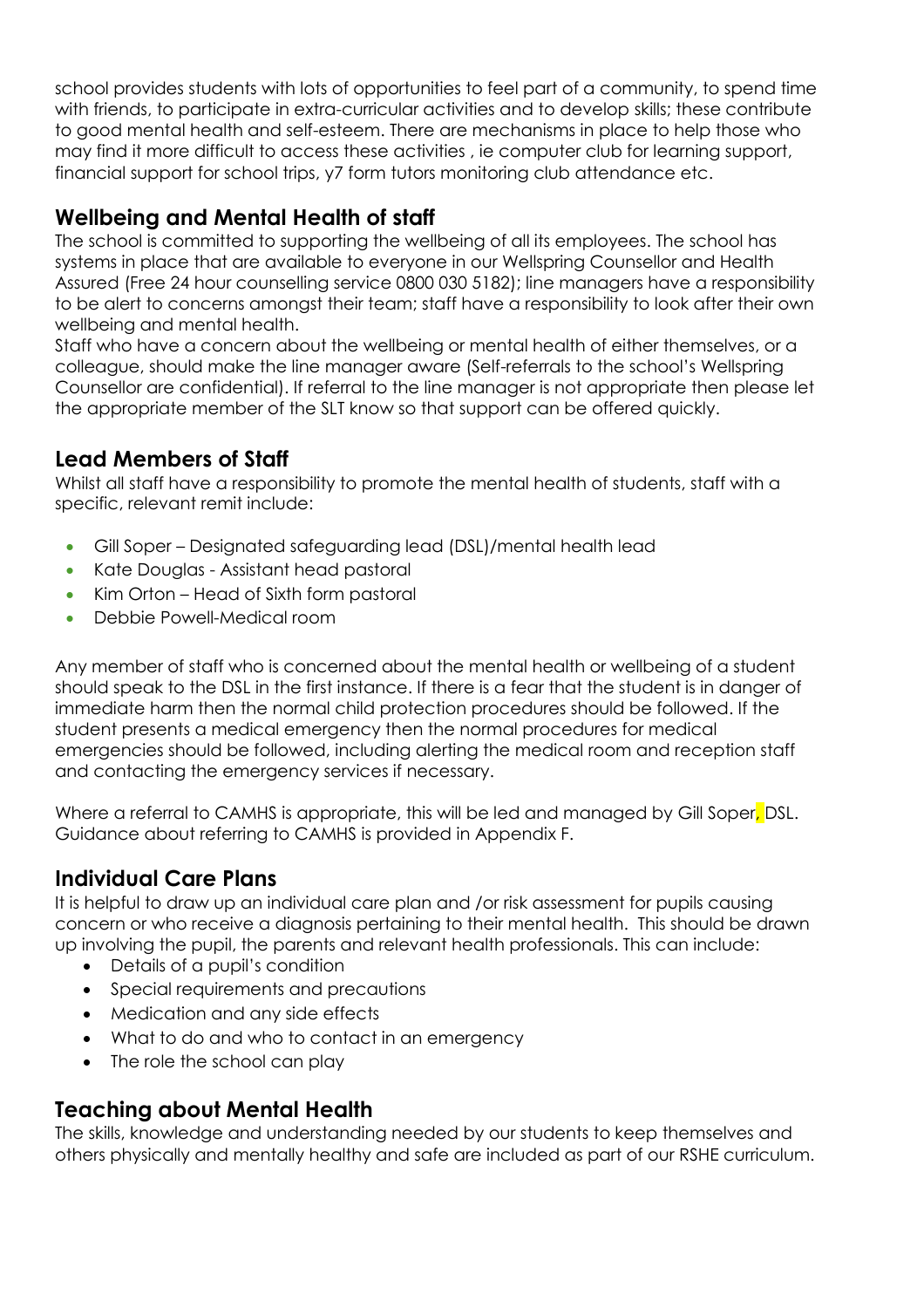The specific content of lessons will be determined by the specific needs of the cohort we're teaching but there will always be an emphasis on enabling students to develop the skills, knowledge, understanding, language and confidence to seek help, as needed, for themselves or others.

We will follow the RSHE quidance, [PSHE Association Guidance](http://www.inourhands.com/wp-content/uploads/2015/03/Preparing-to-teach-about-mental-health-and-emotional-wellbeing-PSHE-Association-March-2015-FINAL.pdf)<sup>1</sup> to ensure that we teach mental health and emotional wellbeing issues in a safe and sensitive manner which helps rather than harms.

# **Signposting**

We will ensure that staff, students and parents are aware of sources of support within school and in the local community. What support is available within our school and local community, who it is aimed at and how to access it is outlined in Appendix D.

We will display relevant sources of support in communal areas such as the sixth form café, the library and near the medical room and will highlight sources of support to students within relevant parts of the curriculum. Whenever we highlight sources of support, we will increase the chance of student help-seeking by ensuring students understand:

- What help is available
- Who it is aimed at
- How to access it
- Why to access it
- What is likely to happen next

**[Mental Health and Wellbeing Resources](https://assets.publishing.service.gov.uk/government/uploads/system/uploads/attachment_data/file/993669/Mental_Health_Resources_for_teachers_and_teaching_staff_June_2021.pdf)**

# **Warning Signs**

School staff may become aware of warning signs which indicate a student is experiencing mental health or emotional wellbeing issues. These warning signs should **always** be taken seriously and staff observing any of these warning signs should communicate their concerns with Gill Soper DSL.

Possible warning signs include:

- Physical signs of harm that are repeated or appear non-accidental
- Changes in eating or sleeping habits
- Increased isolation from friends or family, becoming socially withdrawn
- Changes in activity and mood
- Lowering of academic achievement
- Talking or joking about self-harm or suicide
- Abusing drugs or alcohol
- Expressing feelings of failure, uselessness or loss of hope
- Changes in clothing e.g. long sleeves in warm weather
- Secretive behaviour

 $\overline{a}$ 

- Skipping PE or getting changed secretively
- Lateness to or absence from school
- Repeated physical pain or nausea with no evident cause
- An increase in lateness or absenteeism

<sup>1</sup> [Teacher Guidance: Preparing to teach about mental health and emotional wellbeing](http://www.inourhands.com/wp-content/uploads/2015/03/Preparing-to-teach-about-mental-health-and-emotional-wellbeing-PSHE-Association-March-2015-FINAL.pdf)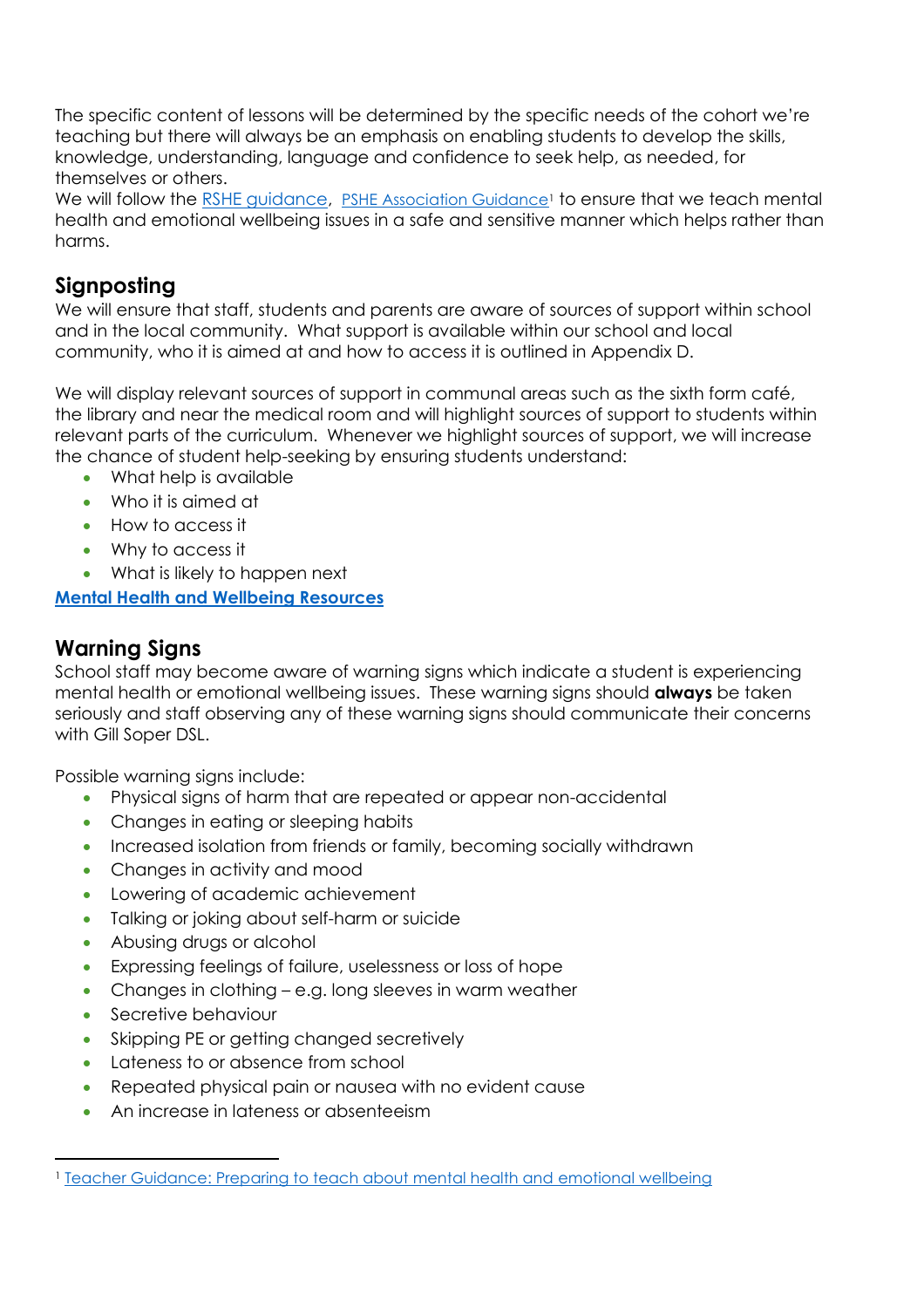# **Managing disclosures**

A student may choose to disclose concerns about themselves or a friend to any member of staff so all staff need to know how to respond appropriately to a disclosure.

If a student chooses to disclose concerns about their own mental health or that of a friend to a member of staff, the member of staff's response should always be calm, supportive and non-judgemental.

Staff should listen rather than advise and our first thoughts should be of the student's emotional and physical safety rather than of exploring 'Why?'. For more information about how to handle mental health disclosures sensitively see appendix E.

All disclosures should be recorded in writing and sent by email or in person to the DSL. This written record should include:

- Date
- The name of the member of staff to whom the disclosure was made
- Main points from the conversation
- Agreed next steps

Once this information is shared with the DSL, Gill Soper she will store the record appropriately and offer support and advice about next steps.

# **Confidentiality**

We should be honest with regard to the issue of confidentiality. Concerns about a student should always be shared with the DSL or her deputies. If it is necessary for us to pass our concerns about a student on, then we should discuss with the student:

- Who we are going to talk to
- What we are going to tell them
- Why we need to tell them

Ideally we should never share information about a student without first telling them that we will need to do so. Ideally we would receive their consent, though there are certain situations when information must always be shared with another member of staff and / or a parent. Safeguarding concerns, where a member of staff suspects that a student is in danger of harm, must always be reported immediately, as in other CP cases. This helps to safeguard our own emotional wellbeing as we are no longer solely responsible for the student, and it ensures that the proper help is sought for the student.

Parents must always be informed if a child has self harmed or has threatened to do so. We will always give students the option of informing parents for them or with them. If a child gives us reason to believe that there may be underlying child protection issues, parents will not be informed as a matter of course, but the DSL should be informed immediately.

# **Working with Parents**

Where it is deemed appropriate to inform parents, pastoral staff will be sensitive in their approach. Before disclosing to parents we should consider the following questions (on a case by case basis):

- Can the meeting happen face to face? This is preferable.
- Who should be present? Consider parents, the student, other members of staff.
- What are the aims of the meeting?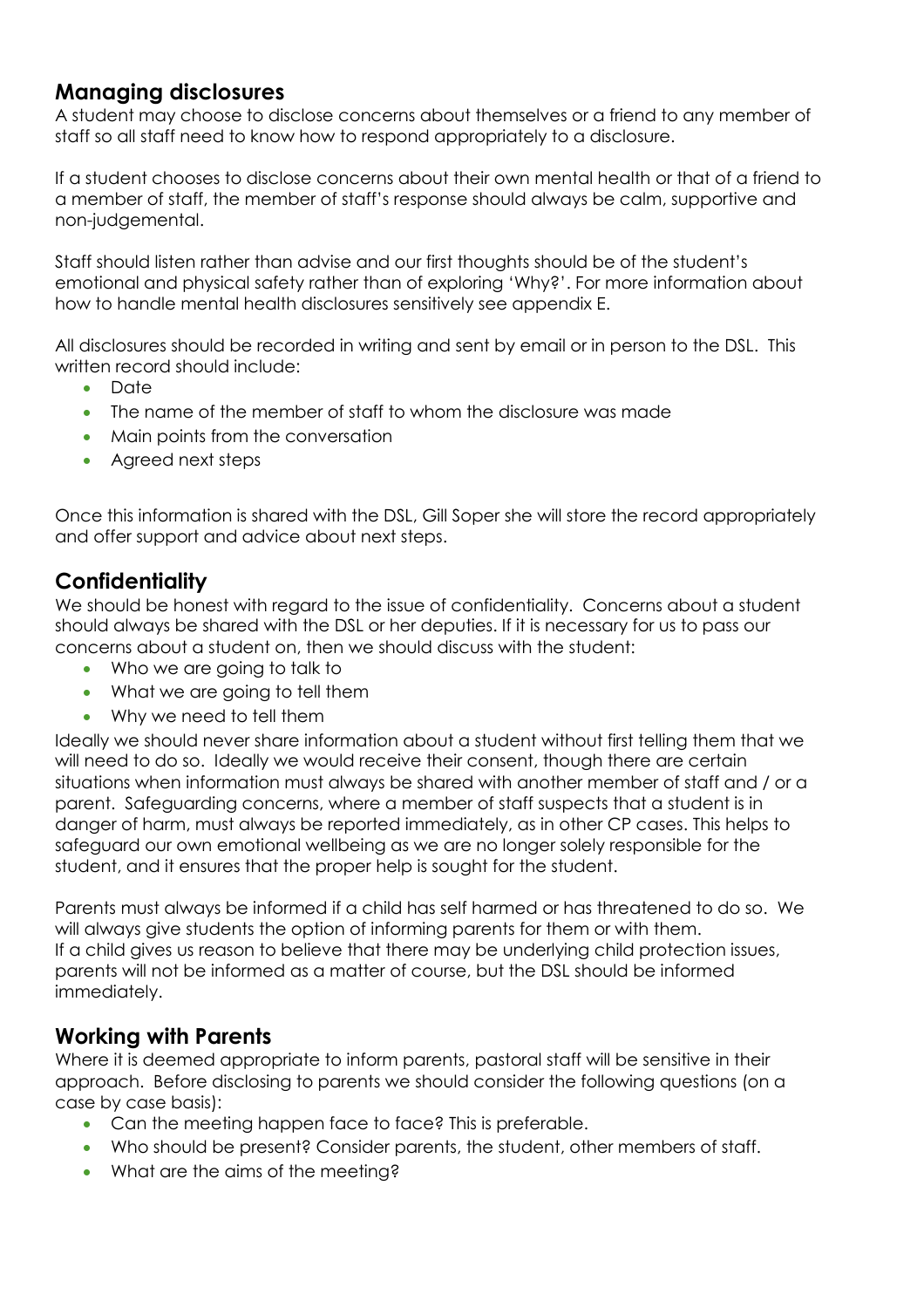It can be shocking and upsetting for parents to learn of their child's issues and many may respond with anger, fear or upset during the first conversation. We should be accepting of this (within reason) and give the parent time to reflect.

We may highlight further sources of information and give parents leaflets to take away where possible as they will often find it hard to take much in whilst coming to terms with the news that is being shared. Sharing sources of further support aimed specifically at parents can also be helpful too, e.g. parent helplines and forums.

We will provide clear means of contacting us with further questions and consider booking in a follow-up meeting or phone call right away as parents often have many questions as they process the information. The meeting should finish with agreed next steps and a brief record of the meeting should be kept on the child's confidential record. (The AMF medical database-welfare section)

# **Working with All Parents**

Parents are often very welcoming of support and information from the school about supporting their children's emotional and mental health. In order to support parents we will:

- Highlight sources of information and support about common mental health issues on our school website.
- Ensure that all parents are aware of who to talk to, and how to go about this, if they have concerns about their own child or a friend of their child through our website and the planner.
- Make our mental health policy easily accessible to parents

# **Supporting Peers**

When a student is suffering from mental health issues, it can be a difficult time for their friends. Friends often want to support but do not know how. In the case of self-harm or eating disorders, it is possible that friends may learn unhealthy coping mechanisms from each other. In order to keep peers safe, we will consider on a case by case basis which friends may need additional support. Support will be provided either in one to one or group settings and will be guided by conversations with the student who is suffering and their parents with whom we will discuss:

- What it is helpful for friends to know and what they should not be told
- How friends can best support
- Things friends should avoid doing or saying which may inadvertently cause upset
- Warning signs that their friend may need help (e.g. signs of relapse)

Additionally, we will want to highlight with peers:

- Where and how to access support for themselves
- Safe sources of further information about their friend's condition
- Healthy ways of coping with the difficult emotions they may be feeling

# **Training**

As a minimum, all staff will receive regular training about recognising and responding to mental health issues as part of their regular child protection training to enable them to keep students safe.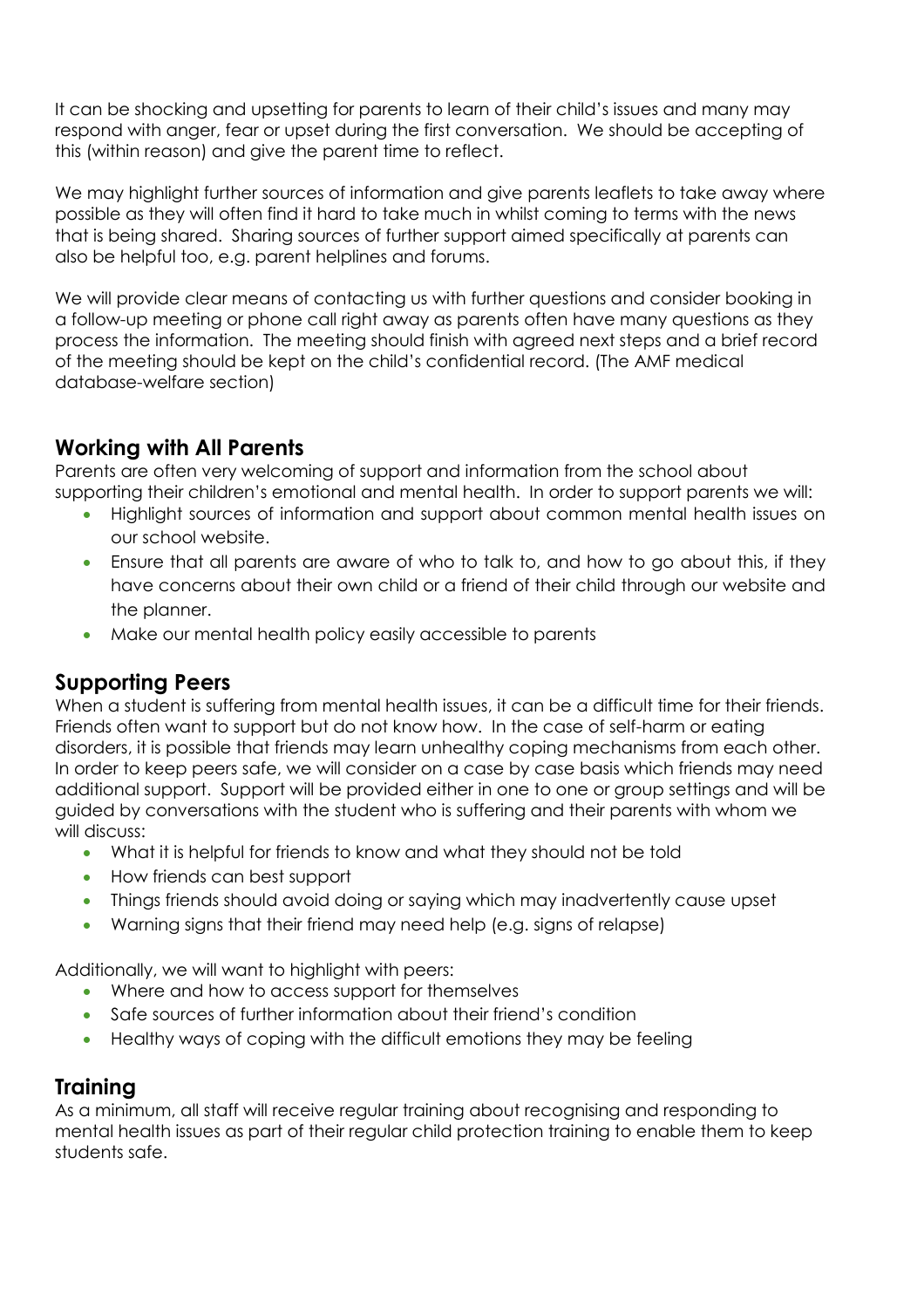Training opportunities for staff who require more in depth knowledge will be considered as part of our performance management process and additional CPD will be supported throughout the year where it becomes appropriate due developing situations with one or more students.

Where the need to do so becomes evident, we will host twilight training sessions for all staff to promote learning or understanding about specific issues related to mental health eg Compass Buzz

Suggestions for individual, group or whole school CPD should be discussed with Lucy Holt, CPD Coordinator, who can also highlight sources of relevant training and support for individuals as needed.

# **Policy Review**

This policy has been informed by the Charlie Waller Memorial Trust and North Yorkshire Safeguarding Children Board.

This policy will be reviewed every 3 years as a minimum but it may be reviewed before as appropriate. It is next due for review in July 2024.

If you have a question or suggestion about improving this policy, this should be addressed to Gill Soper, DSL

This policy will always be immediately updated to reflect personnel changes.

**Gill Soper July 2021**

# **Appendix A: Further information and sources of support about common mental health issues**

# **Prevalence of Mental Health and Emotional Wellbeing Issues**<sup>2</sup>

- 1 in 10 children and young people aged 5 16 suffer from a diagnosable mental health disorder - that is around three children in every class.
- Between 1 in every 12 and 1 in 15 children and young people deliberately self-harm.
- There has been a big increase in the number of young people being admitted to hospital because of self-harm. Over the last ten years this figure has increased by 68%.
- More than half of all adults with mental health problems were diagnosed in childhood. Less than half were treated appropriately at the time.
- Nearly 80,000 children and young people suffer from severe depression.
- The number of young people aged 15-16 with depression nearly doubled between the 1980s and the 2000s.
- Over 8,000 children aged under 10 years old suffer from severe depression.
- 3.3% or about 290,000 children and young people have an anxiety disorder.
- 72% of children in care have behavioural or emotional problems these are some of the most vulnerable people in our society.

 $\overline{a}$ 

<sup>2</sup> Source: [Young Minds](http://www.youngminds.org.uk/training_services/policy/mental_health_statistics)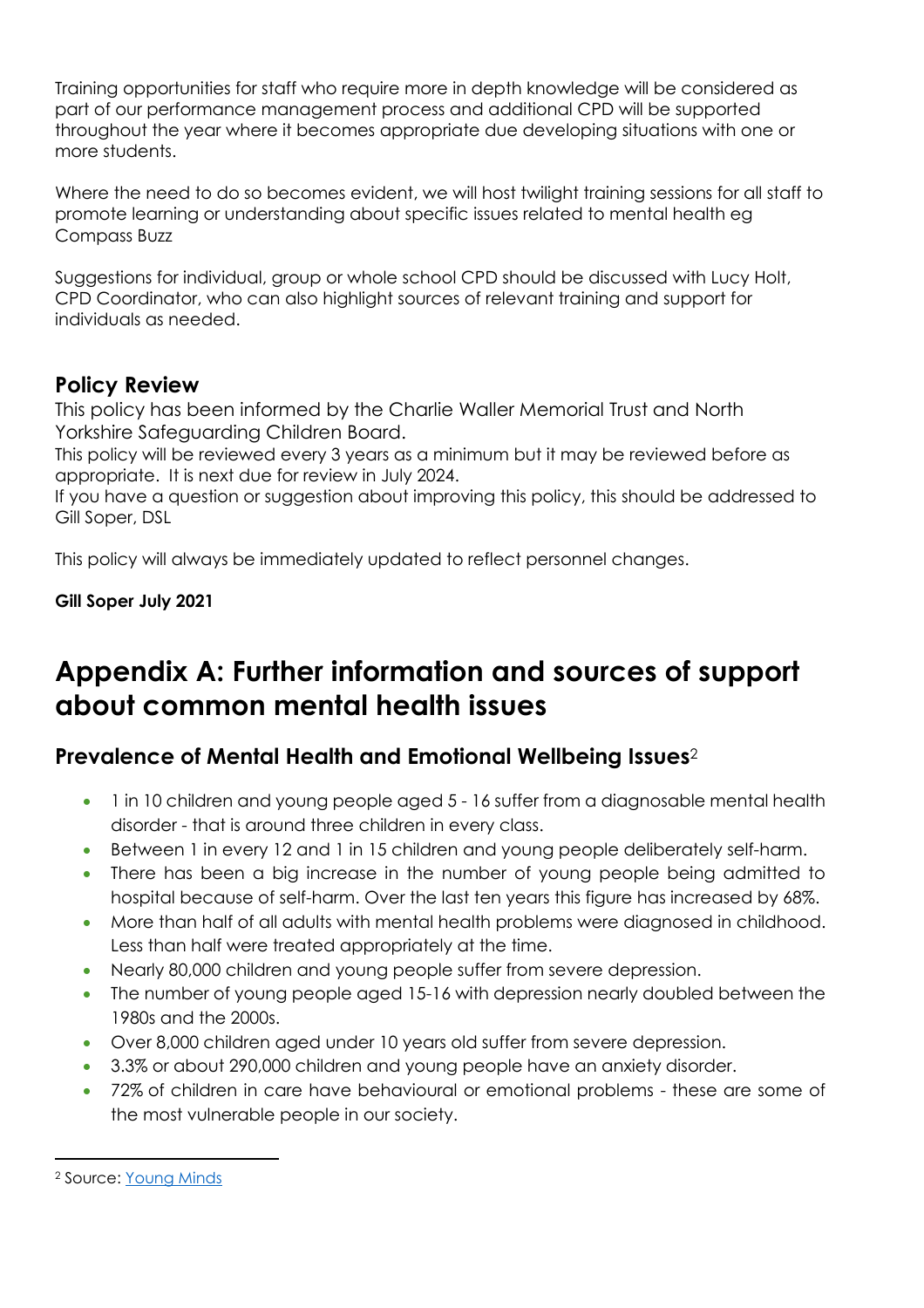**The statistics outlined above are pre-pandemic.** Young Minds recent surveys indicate 67% of young people believed that the pandemic will have a long-term negative effect on their mental health.

Below, we have sign-posted information and guidance about the issues most commonly seen in school-aged children. The links will take you through to the most relevant page of the listed website. Some pages are aimed primarily at parents but they are listed here because we think they are useful for school staff too.

Support on all these issues can be accessed via [Young Minds](http://www.youngminds.org.uk/for_parents/whats_worrying_you_about_your_child/self-harm) (www.youngminds.org.uk), [Mind](http://www.mind.org.uk/information-support/types-of-mental-health-problems/self-harm/#.VMxpXsbA67s) (www.mind.org.uk) and (for e-learning opportunities) [Minded](https://www.minded.org.uk/course/view.php?id=89) [\(www.minded.org.uk\)](http://www.minded.org.uk/). **However, remember that all concerns about mental health must be reported to the relevant member of staff.**

## **Self-harm**

Self-harm describes any behaviour where a young person causes harm to themselves in order to cope with thoughts, feelings or experiences they are not able to manage in any other way. It most frequently takes the form of cutting, burning or non-lethal overdoses in adolescents, while younger children and young people with special needs are more likely to pick or scratch at wounds, pull out their hair or bang or bruise themselves.

## **Online support**

[SelfHarm.co.uk:](https://www.selfharm.co.uk/) www.selfharm.co.uk [National Self-Harm Network: www.nshn.co.uk](http://www.nshn.co.uk/)

#### **Books**

Pooky Knightsmith (2015) *Self-Harm and Eating Disorders in Schools: A Guide to Whole School Support and Practical Strategies*. London: Jessica Kingsley Publishers

Keith Hawton and Karen Rodham (2006) *By Their Own Young Hand: Deliberate Self-harm and Suicidal Ideas in Adolescents*. London: Jessica Kingsley Publishers

Carol Fitzpatrick (2012) *A Short Introduction to Understanding and Supporting Children and Young People Who Self-Harm*. London: Jessica Kingsley Publishers

# **Depression**

Ups and downs are a normal part of life for all of us, but for someone who is suffering from depression these ups and downs may be more extreme. Feelings of failure, hopelessness, numbness or sadness may invade their day-to-day life over an extended period of weeks or months, and have a significant impact on their behaviour and ability and motivation to engage in day-to-day activities.

#### **Online support**

[Depression Alliance: www.depressionalliance.org/information/what-depression](http://www.depressionalliance.org/information/what-depression)

#### **Books**

Christopher Dowrick and Susan Martin (2015) *Can I Tell you about Depression?: A guide for friends, family and professionals*. London: Jessica Kingsley Publishers

# **Anxiety, panic attacks and phobias**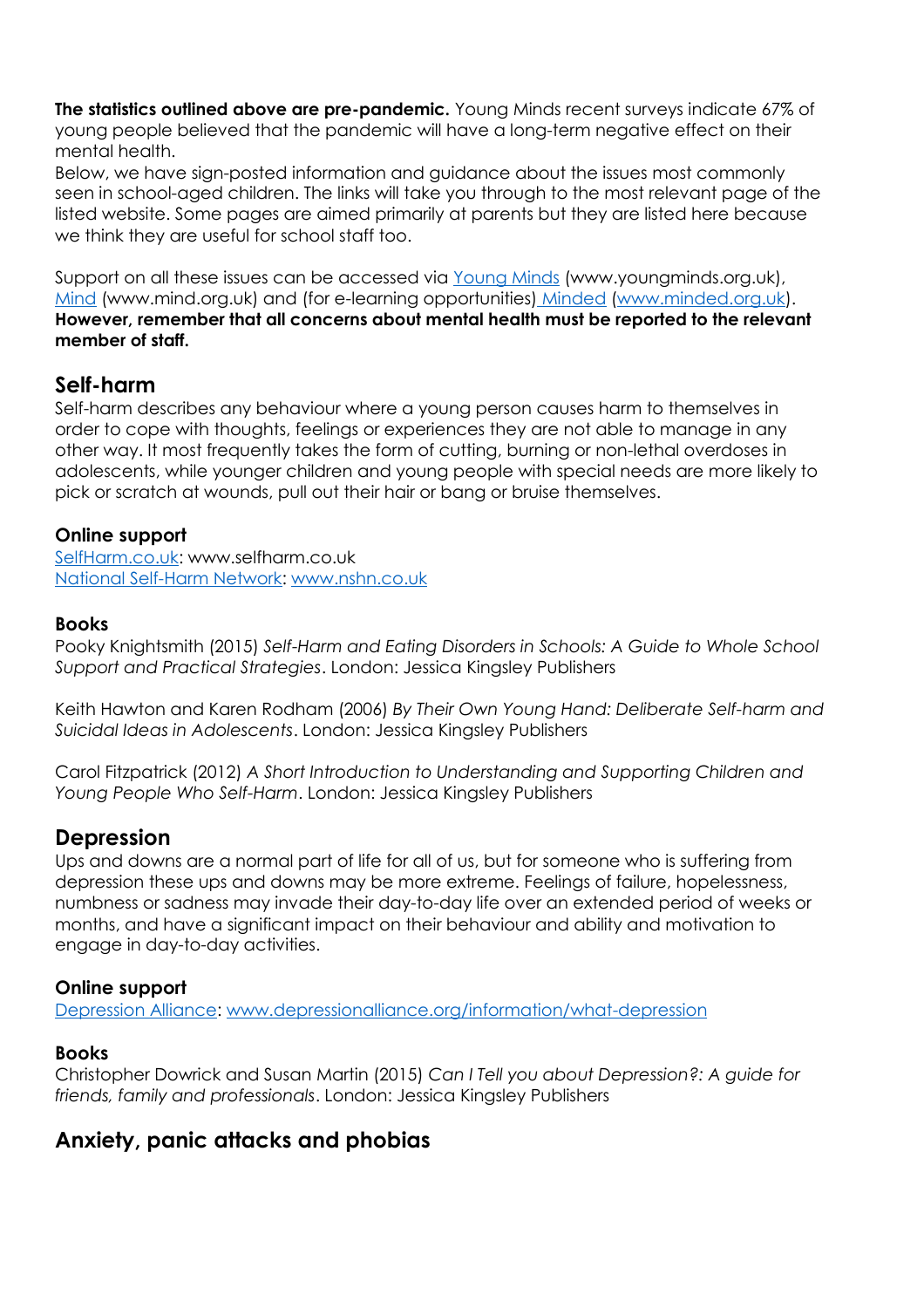Anxiety can take many forms in children and young people, and it is something that each of us experiences at low levels as part of normal life. When thoughts of anxiety, fear or panic are repeatedly present over several weeks or months and/or they are beginning to impact on a young person's ability to access or enjoy day-to-day life, intervention is needed.

#### **Online support**

[Anxiety UK:](https://www.anxietyuk.org.uk/) [www.anxietyuk.org.uk](http://www.anxietyuk.org.uk/)

## **Books**

Lucy Willetts and Polly Waite (2014) *Can I Tell you about Anxiety?: A guide for friends, family and professionals*. London: Jessica Kingsley Publishers

Carol Fitzpatrick (2015) *A Short Introduction to Helping Young People Manage Anxiety*. London: Jessica Kingsley Publishers

## **Obsessions and compulsions**

Obsessions describe intrusive thoughts or feelings that enter our minds which are disturbing or upsetting; compulsions are the behaviours we carry out in order to manage those thoughts or feelings. For example, a young person may be constantly worried that their house will burn down if they don't turn off all switches before leaving the house. They may respond to these thoughts by repeatedly checking switches, perhaps returning home several times to do so. Obsessive compulsive disorder (OCD) can take many forms – it is not just about cleaning and checking.

#### **Online support**

[OCD UK: www.ocduk.org/ocd](http://www.ocduk.org/ocd)

#### **Books**

Amita Jassi and Sarah Hull (2013) *Can I Tell you about OCD?: A guide for friends, family and professionals*. London: Jessica Kingsley Publishers

Susan Conners (2011) *The Tourette Syndrome & OCD Checklist: A practical reference for parents and teachers*. San Francisco: Jossey-Bass

# **Suicidal feelings**

#### **The Key message from any suicide prevention training is that suicidal thoughts must never be ignored or dismissed.**

Young people may experience complicated thoughts and feelings about wanting to end their own lives. Some young people never act on these feelings though they may openly discuss and explore them, while other young people die suddenly from suicide apparently out of the blue. **Any suspicion of suicidal thoughts must be reported to the DSL immediately.**

## **Online support**

[Prevention of young suicide UK](https://www.papyrus-uk.org/) – PAPYRUS: [www.papyrus-uk.org](http://www.papyrus-uk.org/)

[On the edge: ChildLine spotlight report on suicide:](http://www.nspcc.org.uk/preventing-abuse/research-and-resources/on-the-edge-childline-spotlight/) www.nspcc.org.uk/preventingabuse/research-and-resources/on-the-edge-childline-spotlight/

**Books**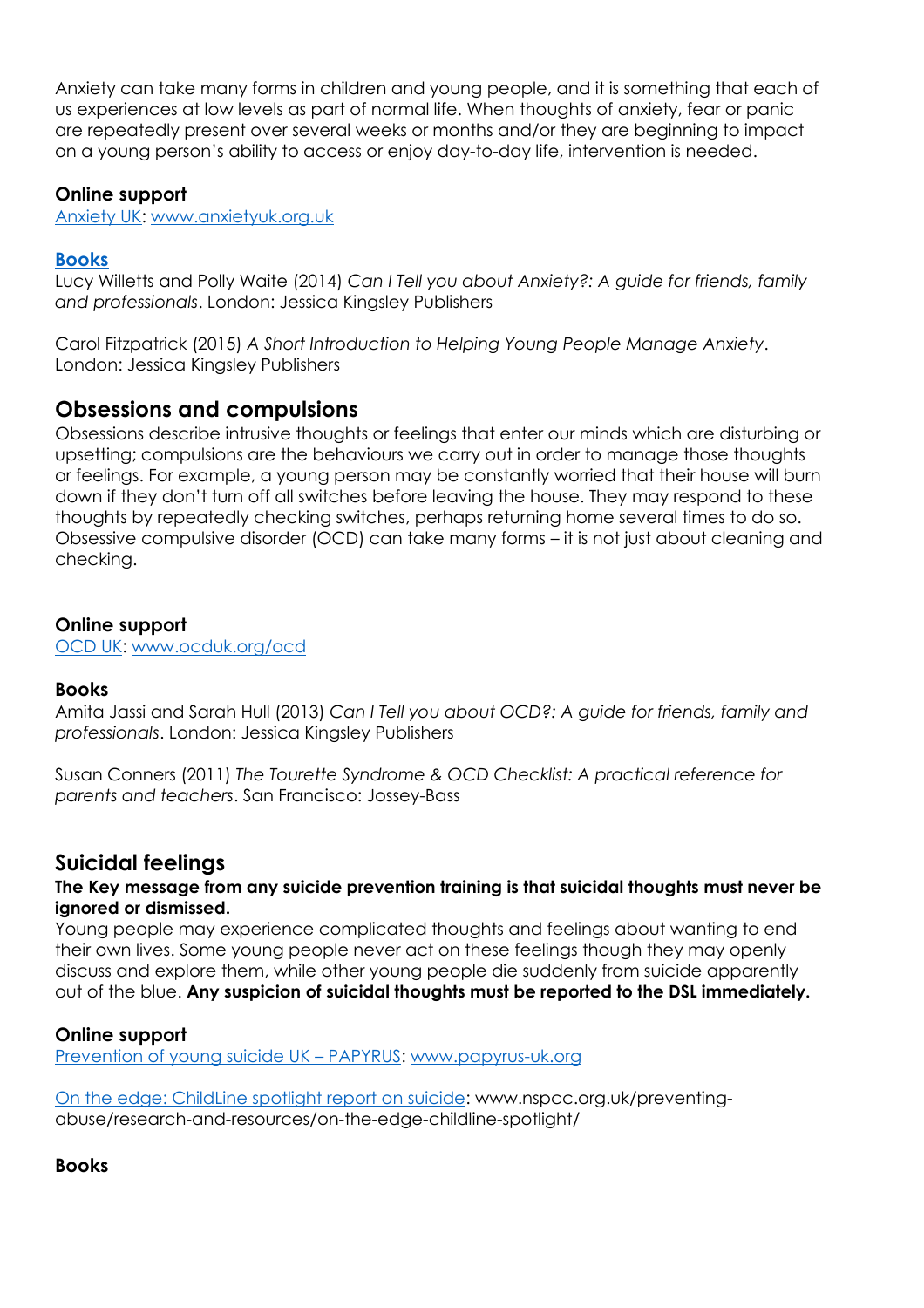Keith Hawton and Karen Rodham (2006) *By Their Own Young Hand: Deliberate Self-harm and Suicidal Ideas in Adolescents*. London: Jessica Kingsley Publishers

Terri A.Erbacher, Jonathan B. Singer and Scott Poland (2015) *Suicide in Schools: A Practitioner's Guide to Multi-level Prevention, Assessment, Intervention, and Postvention*. New York: Routledge

# **Eating problems**

Food, weight and shape may be used as a way of coping with, or communicating about, difficult thoughts, feelings and behaviours that a young person experiences day to day. Some young people develop eating disorders such as anorexia (where food intake is restricted), binge eating disorder and bulimia nervosa (a cycle of bingeing and purging). Other young people, particularly those of primary or preschool age, may develop problematic behaviours around food including refusing to eat in certain situations or with certain people. This can be a way of communicating messages the child does not have the words to convey.

## **Online support**

Beat – [the eating disorders charity:](http://www.b-eat.co.uk/get-help/about-eating-disorders/) [www.b-eat.co.uk/about-eating-disorders](http://www.b-eat.co.uk/about-eating-disorders)

[Eating Difficulties in Younger Children and when to worry:](http://www.inourhands.com/eating-difficulties-in-younger-children/) [www.inourhands.com/eating](http://www.inourhands.com/eating-difficulties-in-younger-children)[difficulties-in-younger-children](http://www.inourhands.com/eating-difficulties-in-younger-children)

#### **Books**

Bryan Lask and Lucy Watson (2014) *Can I tell you about Eating Disorders?: A Guide for Friends, Family and Professionals*. London: Jessica Kingsley Publishers

Pooky Knightsmith (2015) *Self-Harm and Eating Disorders in Schools: A Guide to Whole School Support and Practical Strategies*. London: Jessica Kingsley Publishers

Pooky Knightsmith (2012) *Eating Disorders Pocketbook*. Teachers' Pocketbooks

# **Appendix B: Guidance and advice documents**

[Promoting children and young people](https://assets.publishing.service.gov.uk/government/uploads/system/uploads/attachment_data/file/958151/Promoting_children_and_young_people_s_emotional_health_and_wellbeing_a_whole_school_and_college_approach.pdf)'s health and wellbeing -departmental advice for school staff (2021)

[Mental health and behaviour in schools](http://www.gov.uk/government/publications/mental-health-and-behaviour-in-schools--2) - departmental advice for school staff. Department for Education (2018)

[Counselling in schools: a blueprint for the future](https://www.gov.uk/government/publications/counselling-in-schools) - departmental advice for school staff and counsellors. Department for Education (2015)

[Keeping children safe in education](http://www.gov.uk/government/uploads/system/uploads/attachment_data/file/372753/Keeping%20_children_safe_in_education.pdf) - statutory guidance for schools and colleges. Department for Education (2021-updated annually))

[Supporting pupils at school with medical conditions](http://www.gov.uk/government/uploads/system/uploads/attachment_data/file/349435/Statutor%20y_guidance_on_supporting_pupils_at_school_with_medical_conditions.pdf) - statutory guidance for governing bodies of maintained schools and proprietors of academies in England. Department for Education (2014)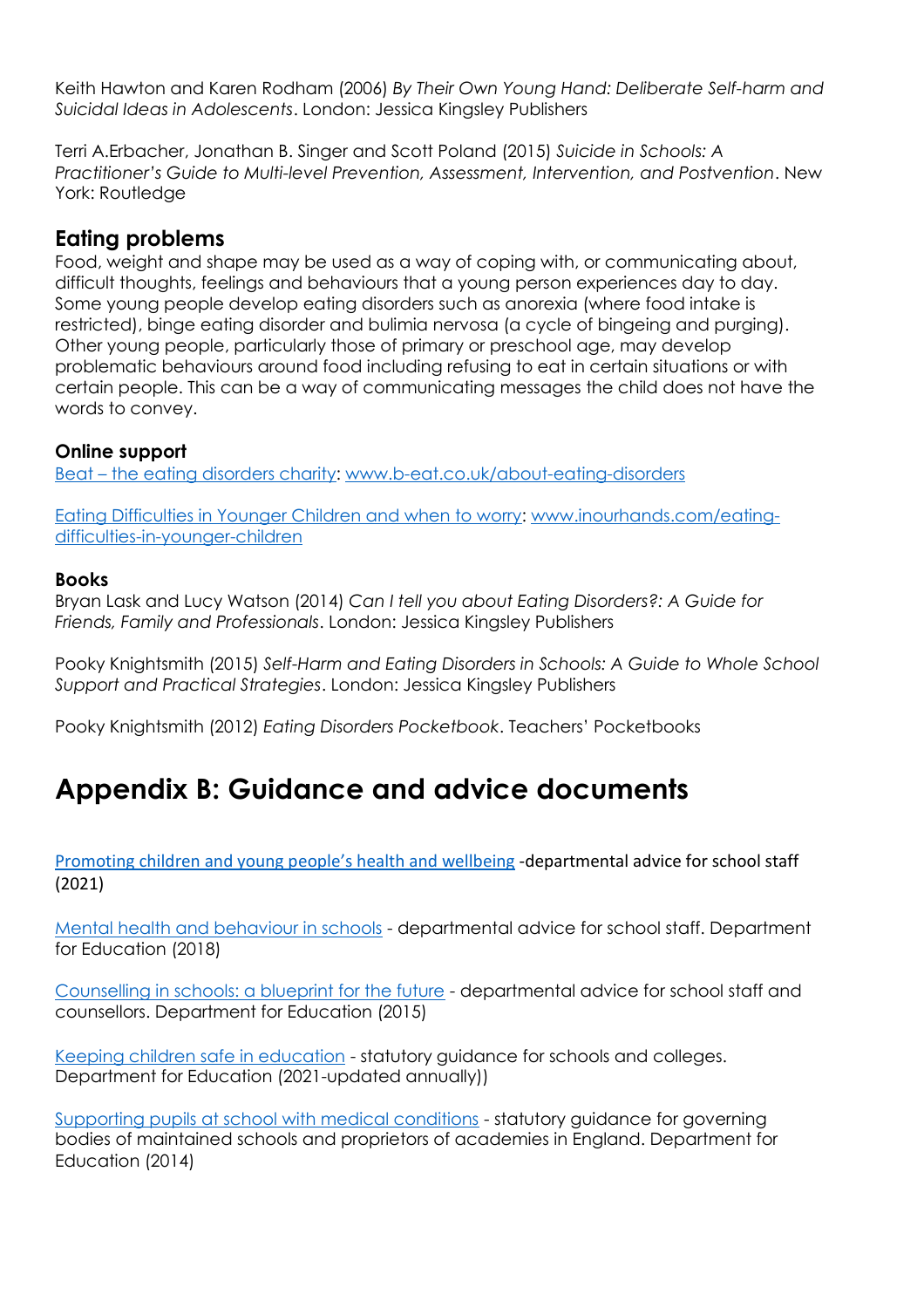[NICE guidance on social and emotional wellbeing in primary education](https://www.nice.org.uk/guidance/ph12)

[NICE guidance on social and emotional wellbeing in secondary education](http://www.nice.org.uk/guidance/ph20) 

# **Appendix C: Data Sources**

Children and young [people's mental health and wellbeing profiling tool](https://fingertips.phe.org.uk/profile-group/mental-health/profile/cypmh) collates and analyses a wide range of publically available data on risk, prevalence and detail (including cost data) on those services that support children with, or vulnerable to, mental illness. It enables benchmarking of data between areas.

Growing Up in North Yorkshire provides data on our school in comparison to others in North Yorks.

# **Appendix D: Support at school and in the local community**

We have a number of people that the students can talk to in school, we make the children aware of this through the form tutor, assemblies, the planner. Teams and via the website.

Initially form tutors or a subject tutor may recognise a change in a child's behaviour or mood, or a child may disclose to a member of staff their concerns, or the child's friends may approach the member of staff for help. Staff should remain calm, supportive and nonjudgemental when talking about mental health concerns with any student. Staff should relay their concerns to either the Head of Year, Kate Douglas/Kim Orton or Gill Soper depending on the perceived severity. Remember the school's confidentiality policy and make sure that this is explained to the student.

In discussion we will decide on a course of action to support the child. This may vary from the form tutor making regular "catch-ups" with the student, to a referral to an outside agency, and various other levels of support in between.

**Mercie Kennedy, the school's counsellor**, is employed by the school through **Wellspring Counselling**. Counselling is talking to someone who is trained to listen empathically in a supportive and confidential environment. It can help clarify thoughts and feelings about challenging situations and gently navigate a constructive way forward. In conversation with key staff, including Gill Soper, DSL, HoY and the medical room, the counsellor co-created the counselling referral scaffolding with the understanding that the system may need refining from time to time to suit the needs of the school. We make sure that information about the service is shared across the whole school through posters, notes for form tutors and emails to parents. The counselling space, next to the Chapel in the RS block, is suitably designed and situated to be a safe and welcoming space.

A standardised referral form for the whole school allows heads of year, and key staff, to refer pupils directly to the counsellor. The referral form allows space for expressing what is hoped will be achieved by accessing counselling, as well as giving opportunity to share information about students' strengths. Referrals are classed as high, medium or low by the referrer. All of this data, together with the timing of the referral, permits the counsellor to fairly prioritise any students on the waiting list. The referral form also includes confirmation of pupil and parental consent for counselling to take place in school. As well as receiving the written data by the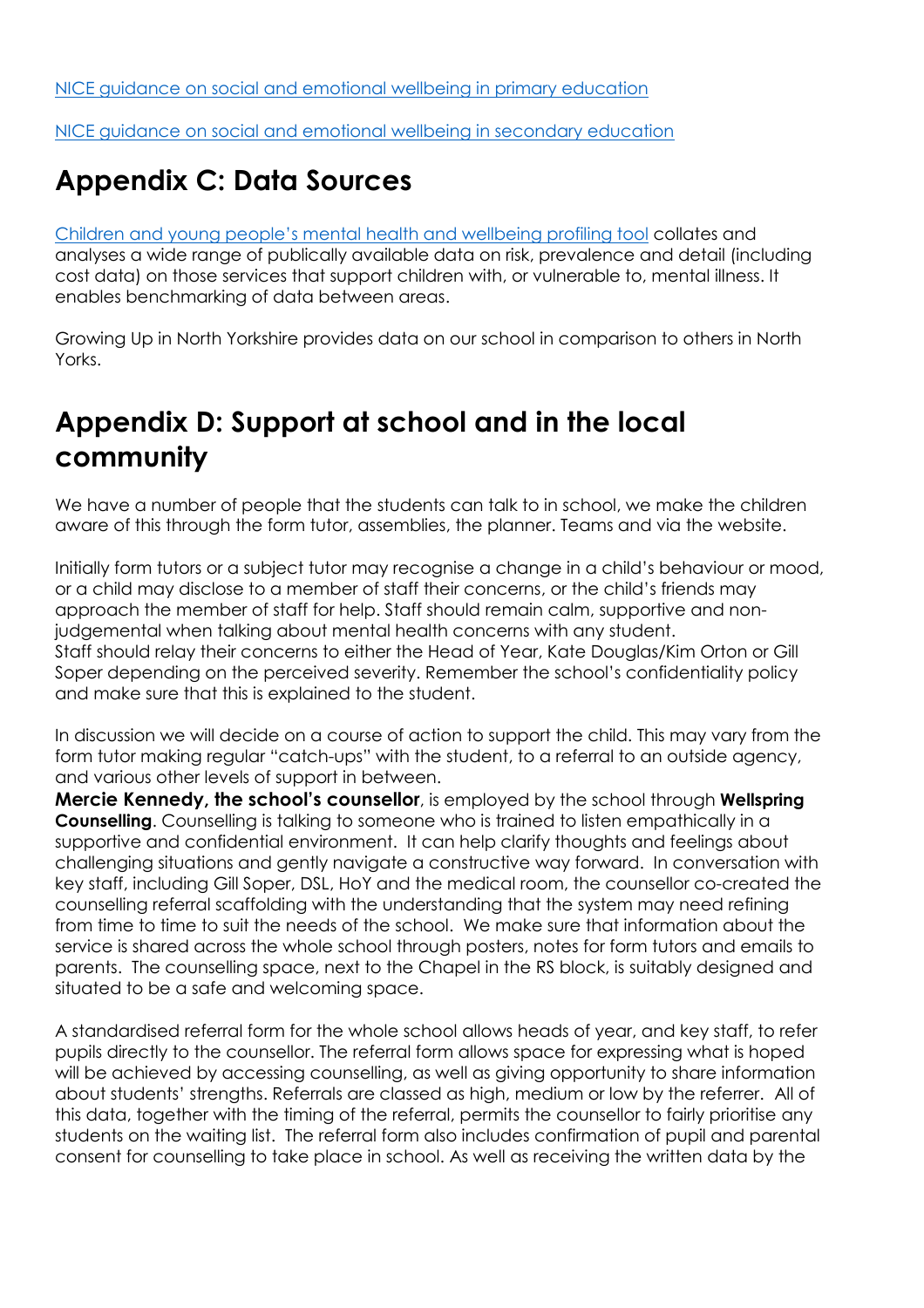referrer, the counsellor endeavours to liaise regularly in person with staff concerning the referred student's well-being. Good working relationships with teachers and staff are vital to a successful school counselling service.

The 6<sup>th</sup> form senate were keen to clarify that 6th form students had autonomy and confidentially when using the service. In this regard when students are informed of their appointments they usually receive a discreet appointment slip addressed to them (with no mention of it being for a counselling appointment) in the morning register during form time; this note acts as a reminder and advises them of the time of their appointment. The 6th form students get an email sent directly to their St Aidan's email account advising them of their appointments thus giving them greater autonomy.

## **The drop-in service**

In addition to weekly time-tabled counselling sessions, a drop-in system is also available where students **and staff** can self-refer and book a brief (20-30 minutes) chat to discuss a personal matter that is important to them so that no one feels alone with their concerns. Flexible drop-ins are an additional way for students to receive support during challenging moments. Drop-ins are for those who do not necessarily want to register for ongoing counselling (but could possibly lead to a counselling referral if requested and appropriate).

Pupils can request drop-ins by using the distinctive form or pop into the office to book a time slot if the counsellor is already occupied and speaking to someone else. The forms can be found on the counsellor's door in a letter rack, and some forms are also held at the main school reception. Forms can either be left with reception for collection or brought directly to the counsellor's office. Staff can book a drop in by phone, email or in person.

## **Therapy**

A brief therapy model of up to 6 initial time tabled sessions is used as a brief therapy solution focussed model could better serve a greater number of pupils, keep the waiting list manageable and help to keep focus on the presenting issue. Exceptionally some students may need to be seen for longer than 6 sessions and this extension is agreed following a consultation process with the young person and key staff/parents. Conversely there are other cases where 1 or 2 sessions will be enough to explore a situation and provide some useful strategies.

## **Counselling Assessments**

As part of ongoing counselling assessments, and in line with Wellspring procedures, a CORE (clinical outcomes routine evaluation) form is used at the start and end of therapy for each student. The CORE form is a useful measuring tool that helps gauge levels of stress and swiftly highlights any safe-guarding concerns. High core scores can indicate risk and be complex to work with; therefore they may require extra sessions or onward sign-posting to GP or other. It was agreed that pupils presenting with high scores should be flagged up to the school at the outset by discussion with the DSL.

# **Onward sign-posting**

The following services can all be accessed through the DSL: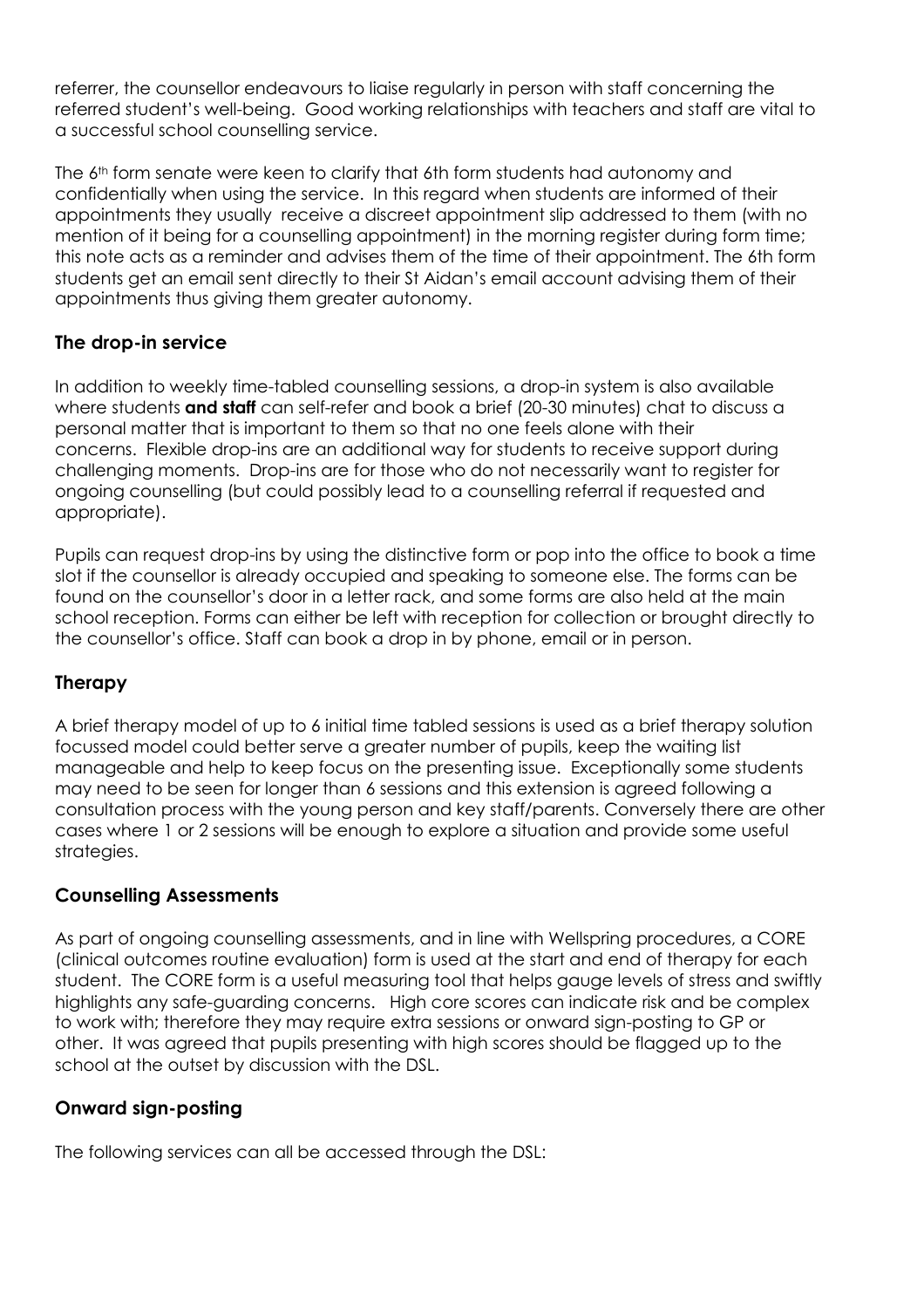- The Healthy Child Team 01423 557711
- Compass REACH 01609 777662
- North Yorkshire Early Help Service:

-Ripon and Rural Harrogate 01609 532323 -Harrogate Town and Knaresborough 01609 533446

- CAMHS 01423 726930
- Adoption Support
- Just B
- Young Carers

# **Appendix E: Talking to students when they make mental health disclosures**

The advice below is from students themselves, in their own words, together with some additional ideas to help you in initial conversations with students when they disclose mental health concerns. This advice should be considered alongside relevant school policies on behaviour and child protection and discussed with relevant colleagues as appropriate.

## **Focus on listening**

*"She listened, and I mean REALLY listened. She didn't interrupt me or ask me to explain myself or anything, she just let me talk and talk and talk. I had been unsure about talking to anyone but I knew quite quickly that I'd chosen the right person to talk to and that it would be a turning point."* 

If a student has come to you, it's because they trust you and feel a need to share their difficulties with someone. Let them talk. Ask occasional open questions if you need to in order to encourage them to keep exploring their feelings and opening up to you. Just letting them pour out what they're thinking will make a huge difference and marks a huge first step in recovery. Up until now they may not have admitted even to themselves that there is a problem.

## **Don't talk too much**

*"Sometimes it's hard to explain what's going on in my head – it doesn't make a lot of sense and I've kind of gotten used to keeping myself to myself. But just 'cos I'm struggling to find the right words doesn't mean you should help me. Just keep quiet, I'll get there in the end."* 

The student should be talking at least three quarters of the time. If that's not the case then you need to redress the balance. You are here to listen, not to talk. Sometimes the conversation may lapse into silence. Try not to give in to the urge to fill the gap, but rather wait until the student does so. This can often lead to them exploring their feelings more deeply. Of course, you should interject occasionally, perhaps with questions to the student to explore certain topics they've touched on more deeply, or to show that you understand and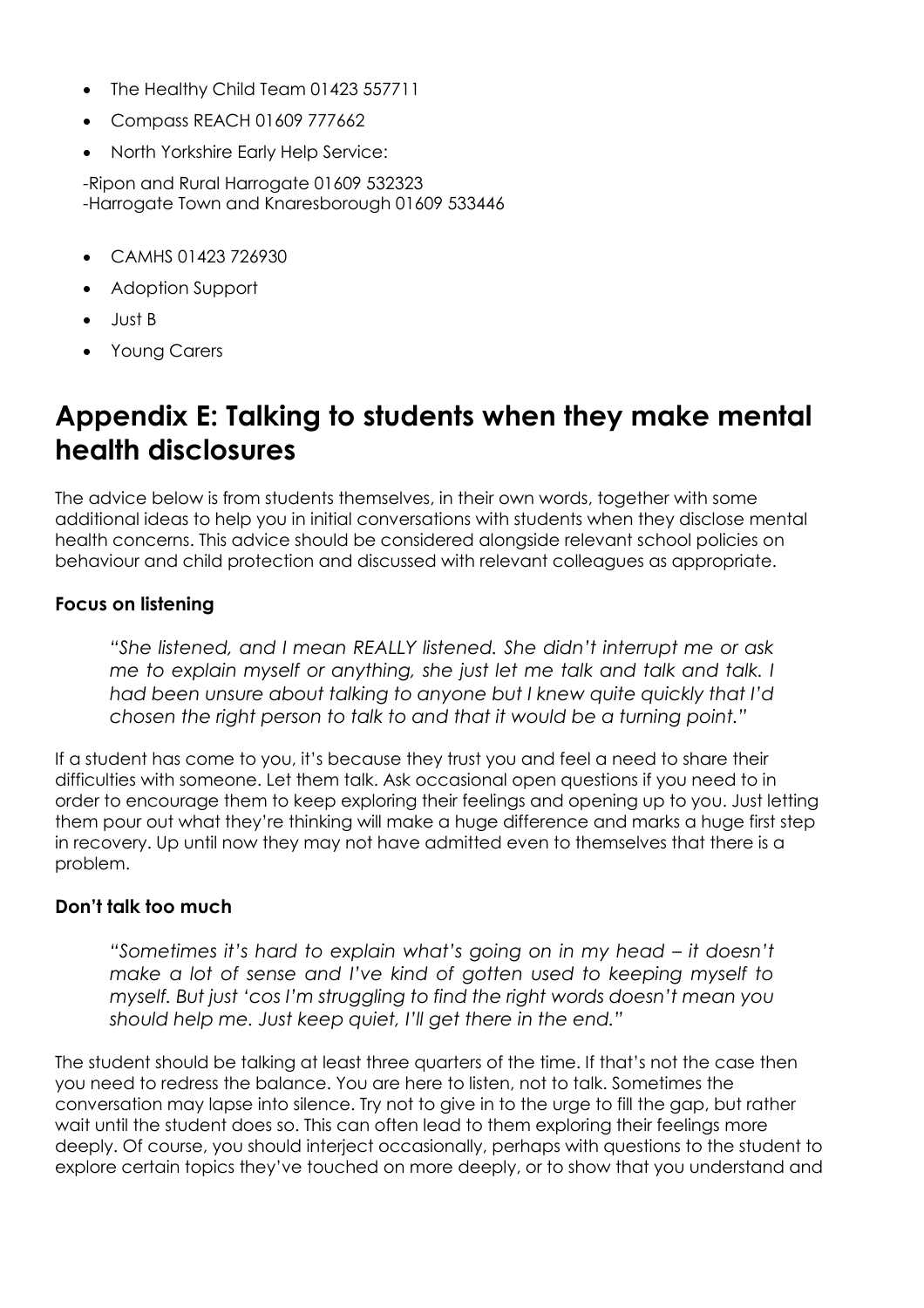are supportive. Don't feel an urge to over-analyse the situation or try to offer answers. This all comes later. For now your role is simply one of supportive listener.

## **Don't pretend to understand**

*"I think that all teachers got taught on some course somewhere to say 'I understand how that must feel' the moment you open up. YOU DON'T – don't even pretend to, it's not helpful, it's insulting."* 

The concept of a mental health difficulty such as an eating disorder or obsessive compulsive disorder (OCD) can seem completely alien if you've never experienced these difficulties first hand. You may find yourself wondering why on earth someone would do these things to themselves, but don't explore those feelings with the sufferer. Instead listen hard to what they're saying and encourage them to talk and you'll slowly start to understand what steps they might be ready to take in order to start making some changes.

## **Don't be afraid to make eye contact**

*"She was so disgusted by what I told her that she couldn't bear to look at me."* 

It's important to try to maintain a natural level of eye contact (even if you have to think very hard about doing so and it doesn't feel natural to you at all). If you make too much eye contact, the student may interpret this as you staring at them. They may think that you are horrified about what they are saying or think they are a 'freak'. On the other hand, if you don't make eye contact at all then a student may interpret this as you being disgusted by them – to the extent that you can't bring yourself to look at them. Making an effort to maintain natural eye contact will convey a very positive message to the student.

## **Offer support**

*"I was worried how she'd react, but my Mum just listened then said 'How can I support you?' – no one had asked me that before and it made me realise that she cared. Between us we thought of some really practical things she could do to help me stop self-harming."* 

Never leave this kind of conversation without agreeing next steps. These will be informed by your conversations with appropriate colleagues and the schools' policies on such issues. Whatever happens, you should have some form of next steps to carry out after the conversation because this will help the student to realise that you're working with them to move things forward.

## **Acknowledge how hard it is to discuss these issues**

*"Talking about my bingeing for the first time was the hardest thing I ever did. When I was done talking, my teacher looked me in the eye and said 'That must have been really tough' – he was right, it was, but it meant so much that he realised what a big deal it was for me."*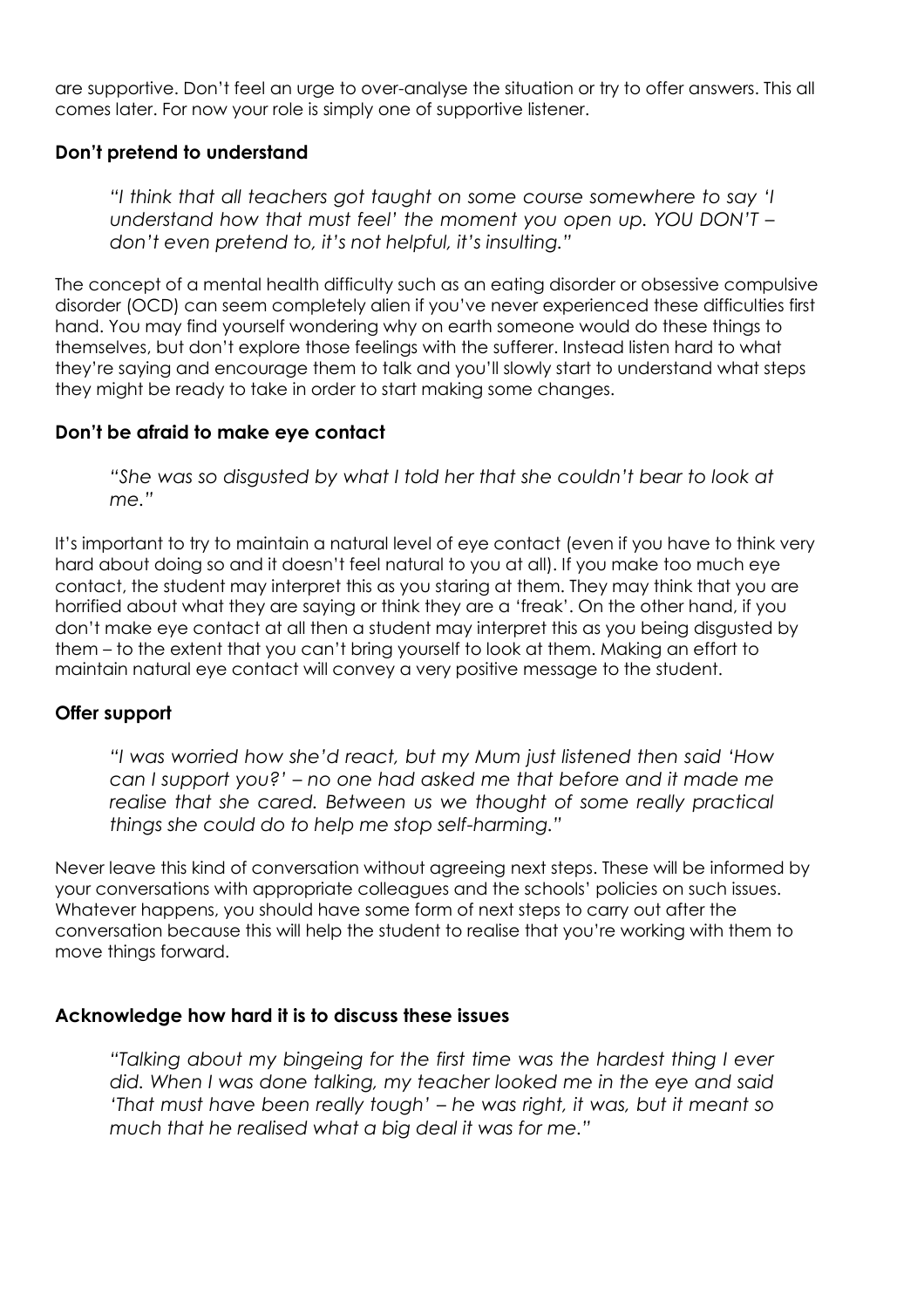It can take a young person weeks or even months to admit to themselves they have a problem, themselves, let alone share that with anyone else. If a student chooses to confide in you, you should feel proud and privileged that they have such a high level of trust in you. Acknowledging both how brave they have been, and how glad you are they chose to speak to you, conveys positive messages of support to the student.

## **Don't assume that an apparently negative response is actually a negative response**

*"The anorexic voice in my head was telling me to push help away so I was saying no. But there was a tiny part of me that wanted to get better. I just couldn't say it out loud or else I'd have to punish myself."* 

Despite the fact that a student has confided in you, and may even have expressed a desire to get on top of their illness, that doesn't mean they'll readily accept help. The illness may ensure they resist any form of help for as long as they possibly can. Don't be offended or upset if your offers of help are met with anger, indifference or insolence; it's the illness talking, not the student.

## **Never break your promises**

*"Whatever you say you'll do you have to do or else the trust we've built in you will be smashed to smithereens. And never lie. Just be honest. If you're going to tell someone just be upfront about it, we can handle that, what we can't handle is having our trust broken."* 

Above all else, a student wants to know they can trust you. That means if they want you to keep their issues confidential and you can't then you must be honest. Explain that, whilst you can't keep it a secret, you can ensure that it is handled within the school's policy of confidentiality and that only those who need to know about it in order to help will know about the situation. You can also be honest about the fact you don't have all the answers or aren't exactly sure what will happen next. Consider yourself the student's ally rather than their saviour and think about which next steps you can take together, always ensuring you follow relevant policies and consult appropriate colleagues.

# **Appendix F: What makes a good CAMHS referral?**<sup>3</sup>

**If the referral is urgent it should be initiated by phone so that CAMHS can advise of best next steps**

**Before making the referral, have a clear outcome in mind. What do you want CAMHS to do? You might be looking for advice, strategies, support or a diagnosis, for instance.** 

**You must also be able to provide evidence to CAMHS about what intervention and support has been offered to the pupil by the school and the impact of this. CAMHS will always ask 'What have you tried?' so be prepared to supply relevant evidence, reports and records.** 

 $\overline{a}$ <sup>3</sup> Adapted from Surrey and Border NHS Trust